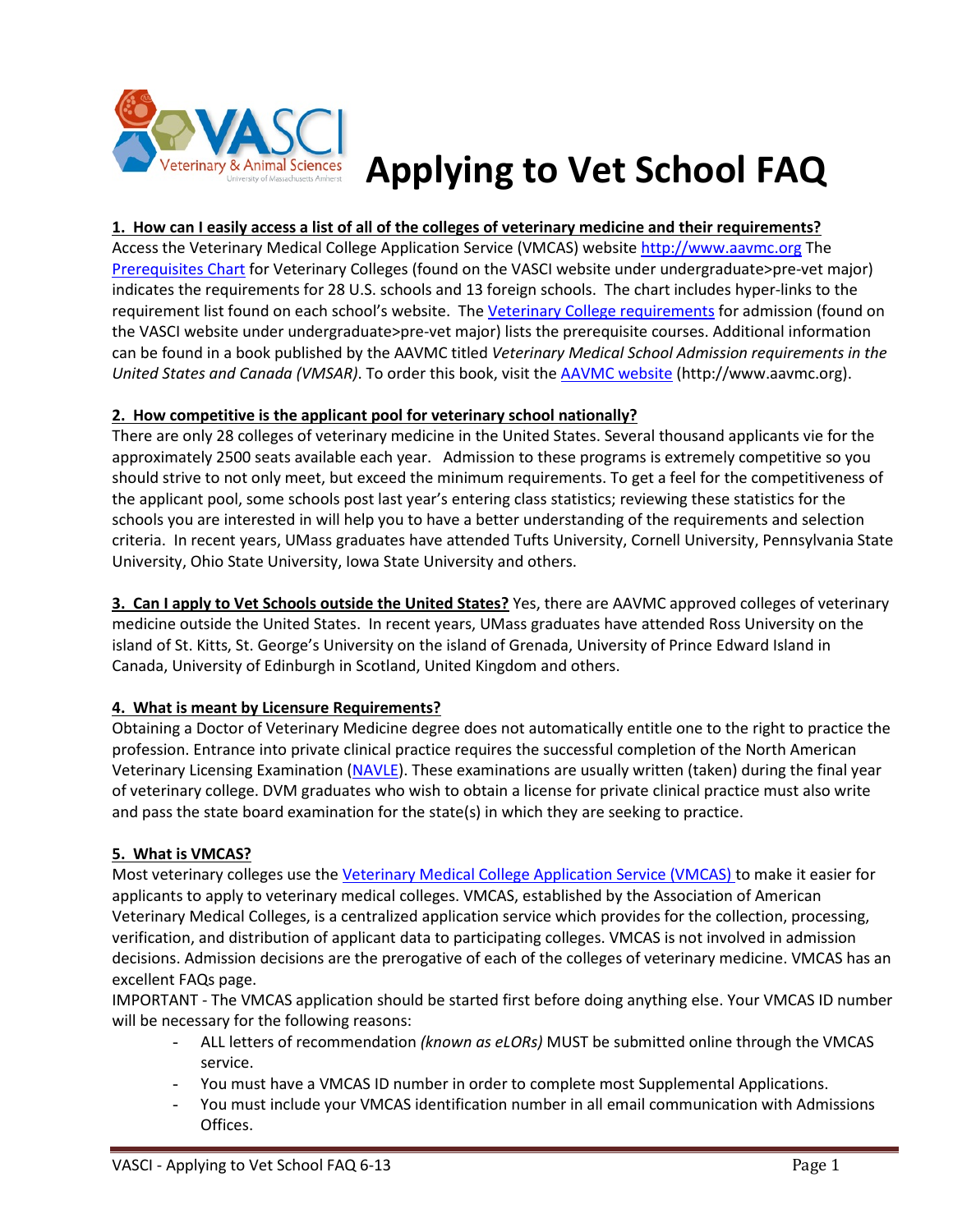IMPORTANT **-** One of the biggest errors made deals with applicants entering their coursework. Enter all undergraduate/graduate coursework exactly as seen on your transcripts, and use the correct PreReq Code**.** For example, enter ALL biology courses under the "BS BL - Biology" PreReq Code. Do NOT exclude any coursework (even if a course was repeated). The admissions committees will decide what courses are to be used as prerequisites and which will not. Failure to follow the VMCAS instructions can result in your application being removed from the applicant pool.

# **6. Which schools do not use the VMCAS?**

Tufts (Grafton, Massachusetts): http://www.tufts.edu/vet/dvm/application.html Tuskegee (Tuskegee, Alabama): [http://www.onemedicine.tuskegee.edu/Online\\_Admission.htm](http://www.onemedicine.tuskegee.edu/Online_Admission.htm)  Texas A & M University (College Station, Texas): Texas Medical and Dental Schools Application Service (TMDSAS)

# **7. Is there a VMCAS application fee?**

Yes, application fees are calculated based on the number of colleges to which you are applying. VMCAS does not offer fee waivers at this time. Check the VMCAS website http://aavmc.org/Applicant-Responsibilities/Applicant-Responsibilities\_Fees.aspx.

# **8. What is the VMCAS application deadline?**

The VMCAS deadline is October 1 (or the following Monday if October 1 falls on a weekend). Please remember, acceptance into any of the professional DVM programs across the country is very difficult, as there are hundreds of applicants being received for a much smaller number of available seats in the upcoming classes. The first step to the application process is submitting all material in a timely fashion; exceptions to the given deadlines will not be considered.

## **9. What materials do I need to complete my VMCAS application?**

You must have the following to complete your VMCAS application:

A completed VMCAS Web application Fee payment Three completed VMCAS evaluations (eLors) **Transcripts** Standardized test scores

## **10. What is a supplemental application?**

Many schools require a supplemental application that is specifically designed by the school to gather additional information about the applicants. Check the websites of the schools you are planning to apply to, to see if the school requires a supplemental application.

## **11. What is the supplemental application deadline and where do I send it?**

The deadline for the supplemental application varies by school; be sure to check the colleges you are applying to for this deadline. The schools you are applying to will provide a specific address to be used; most use a specific electronic form.

## **12. Is there a supplemental application fee?**

Yes, check the websites of the schools you are applying to. (Do not send your supplemental fees to VMCAS.)

## **13. When do I take the GRE's?**

Check www.ets.org/gre for information and to register for an appointment to take the exam.

You should only take the GREs when you are prepared for them. Most Veterinary Medical Schools require that applicants take the GRE before applying. If you are planning to apply to vet school in September of your senior year you should first take the GRE during the winter or spring semester of your junior year. Because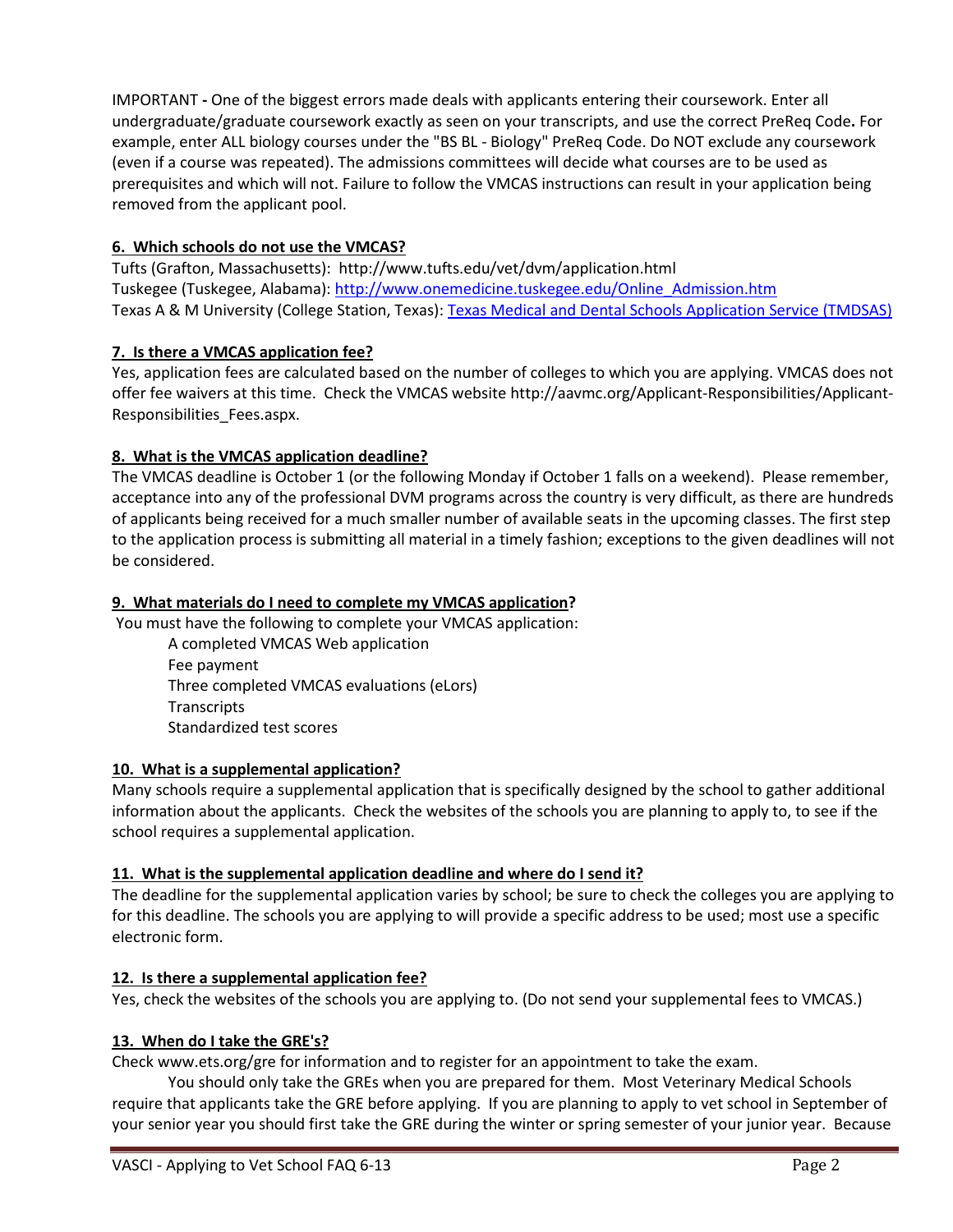all prior scores are sent to the institutions to which you are applying, never take the GRE as practice. There are many practice/preparatory websites and books.

The *GRE*® revised General Test is given year-round at computer-based test centers in locations around the world. Appointments are scheduled on a first-come, first-served basis. Check the website for Computer-Based Testing Center List, locating your nearest ETS Test Center in the United States is as easy as entering your zip code and clicking the 'Find Test Centers' button. A map showing the Center(s) closest to you will be displayed. You can take the GRE revised General Test (computer-based and paper-based) only once every 30 days**,** and no more than five times within any continuous rolling 12-month period. This applies even if you canceled your scores on a test taken previously. Make your appointment well in advance. There are two sessions, one at 8AM and one at 12:30PM. On Test Day arrive 30 minutes early to complete any paperwork; if you arrive late, you may not be admitted and will not be refunded. The fee for the GRE is \$160 in the US and US Territories, \$90 in all other locations. Remember to bring the specific required identification with you to the test center. The GRE General Test will take 3 hours and 45 minutes to complete, plus time for breaks and reading instructions. There are six sections to the GRE: one Analytical Writing section with two 30 minute tasks (This section is always the first a test-taker receives.), two Verbal Reasoning sections (30 minutes each), Two Quantitative Reasoning sections (35 minutes each), one unscored section, typically a Verbal Reasoning or Quantitative Reasoning section, that may appear at any point in the computer-based GRE revised General Test, an identified research section that is not scored may also be included in the computer-based GRE revised General Test. A question not answered is scored as a wrong answer. Unofficial scores appear on the computer screen following your test. Official scores are mailed to you and the institutions you choose 10 days to two weeks afterward. You can [view your scores online](http://www.ets.org/mygre) at My GRE approximately 10–15 days after your test date.

#### **14. How do I request that my standardized test scores be sent to the VMCAS colleges?**

When you take any standardized test required for admission, you will be asked to designate where you wish to have the scores sent. Please request that all test scores be sent directly to the veterinary colleges. If applying to multiple colleges, request that your scores be sent by the earliest deadline date set by the college(s). Be sure you have the correct school/institutional code and department code for each veterinary school. Codes for veterinary schools are different than the code for the graduate and undergraduate school at each university.

#### **15. If I don't do as well on the GRE as I would like, may I re-take the exam?**

Yes, you can take the GRE again. When the GRE has been taken more than once, some vet schools will consider only the highest score from a single test date; other vet schools consider all scores. **However, veterinary schools consider trends, so your application is more competitive with two good GRE scores than with one poor and one good GRE score.** 

#### **16. Can I send a copy of my GRE scores to the schools where I am applying?**

Official scores must be sent directly from ETS to schools to which you are applying. Be sure you have the correct school/institutional code and department code for each veterinary school you are applying to. Codes for veterinary schools are different than the code for the graduate and undergraduate school at each university.

#### **17. [Can I take the VCAT or MCAT instead of the GRE?](http://www.vetmed.wsu.edu/prospectivestudents/Faq.aspx)**

This varies by school. Most schools do not accept any substitutions for the general GRE exam, however.

#### **18. What is an "official" transcript? When and where do I send it?**

An "official" transcript is one that is received in a sealed envelope sent directly from a college or university Registrar's office to the applicant or the admissions office of the school to which you are applying. If received by the applicant, this transcript should be left in the original sealed envelope and sent with all other supporting documents to the admissions office of the school to which you are applying. One official transcript of academic records from **ALL** colleges and universities attended must be provided by October 1 of the year applying and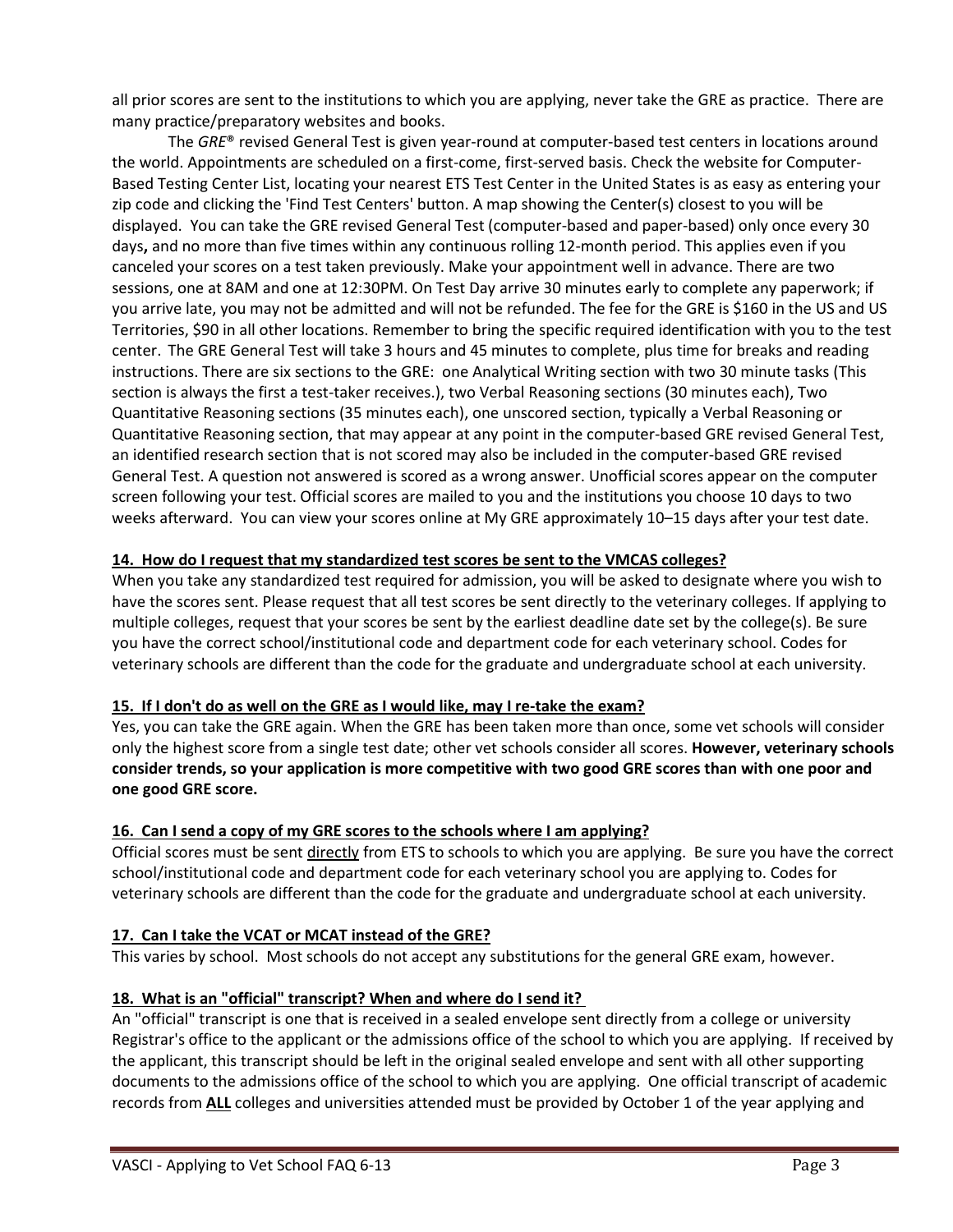evidence given that all course requirements will be completed by the following July 15 prior to fall entry into a DVM program.

## **19. Should I wait to send my transcript to my selected VMCAS college(s) until after the Fall term if I attended that same college in the past?**

NO. If you attended a college in the past and are also taking courses this fall at the same institution, you must order a copy of the transcript before the deadline and once again after you complete the fall courses.

#### **20. Should I gather up all my college transcripts and send them to the admissions offices in one envelope?**

Veterinary schools require all college transcripts to be sent DIRECTLY from ALL the colleges you have attended.

## **21. What if the transcripts from my current school contain the grades from my previous schools?**

Even if grades from one college or university are reported on a later transcript, you should request that an official transcript from every university you attended be sent to each school to which you are applying.

#### **22. If I took courses in high school but they were through a college, should I have that transcript sent?**

Yes, you will have a transcript with that college and the admissions offices will need the official transcript from that college (not the high school transcript). Even if this was for one or two courses the admissions offices will require the official college transcript.

## **23. Do I need to list classes that I took overseas?**

If you took classes as part of an education abroad program, you should not list the international institution on your institution list. In this case, your education abroad courses will appear on your U.S. institutional transcript as regular credit. If you mistakenly list your education abroad institution in Institution List, VMCAS colleges may stop processing your application to wait for a separate transcript report from that institution.

If you took classes overseas that were not part of an education abroad program, the VMCAS colleges require a foreign transcript evaluation report for each foreign institution attended. Use one of the transcript evaluation services listed on the VMCAS FAQs page. Some schools may have slightly different policies on this; we strongly encourage you to contact the veterinary schools for more information. If you fail to submit a required international evaluation report, VMCAS colleges may stop processing your application and your file will be incomplete.

## **24. How important are letters of recommendation?**

Letters of recommendation are very important in the admissions process. They convey your knowledge of the veterinary profession, the depth and level of your commitment to the field, and the qualities of character that you have shown to the person you choose as your evaluator.

## **25. Who should my evaluators be?**

Most schools require that at least one Letter of Recommendation be completed by a veterinarian. The remaining LORs can be completed by veterinarians, researchers, professors, employers or other individuals who can attest to the candidate's qualities evaluated on the LOR form. The key is not "who" the evaluator is, but how well the evaluator knows the candidate with regard to the qualities assessed on the LOR form. Evaluators are asked to include examples when addressing the following in their letters: ability to communicate, interpersonal skills, intelligence, self-confidence, goal achievement, willingness to accept responsibility, work ethic, leadership, energy level, competitiveness, imagination, flexibility, profession, direction and career plans after obtaining the DVM degree.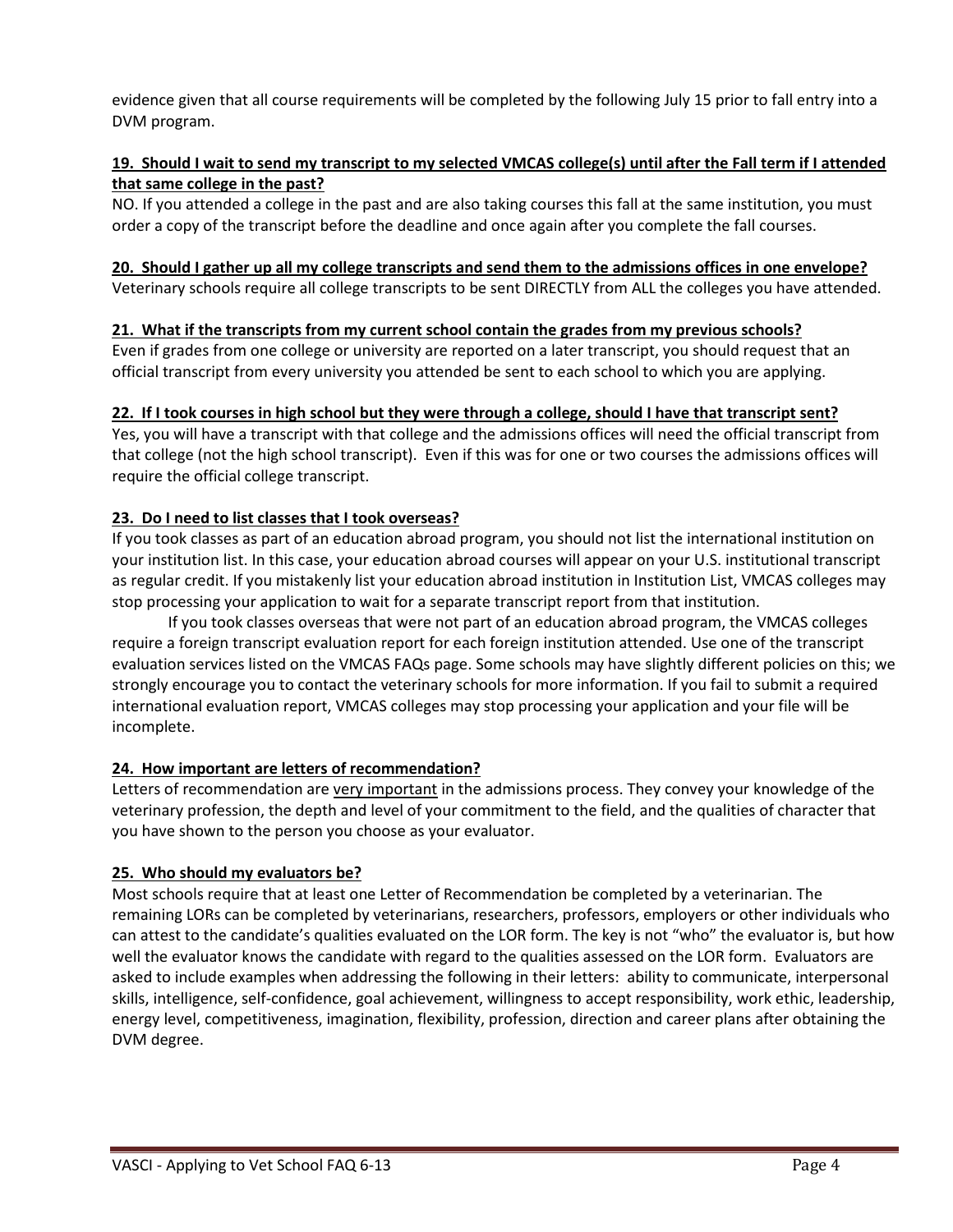# **26. Do I send (or have my evaluators send) Letters of Recommendation (LOR) directly to the colleges I am applying to?**

No. LORs should be submitted electronically to VMCAS. Do not send any LORs directly to the schools to which you are applying unless the school does not participate in the VMCAS.

# **27. Can I have more than three evaluators?**

This varies by school, many schools prefer only three LORs and only from those evaluators listed on the VMCAS application. Up to six letters of recommendation will be accepted by VMCAS in the eLOR section. Be aware that every evaluation submitted will be sent to each college you designate. For example, if you send VMCAS six evaluations and you are applying to six schools, all six schools will receive copies of all six evaluations.

## **28. What should I include in my personal statement?**

- Be clear, concise and grammatically correct (longer is not better).
- Indicate how events in your life have made you a unique individual what makes you different from the other applicants?
- Use specific examples to emphasize your background with respect to the non-academic criteria: motivation/self-determination, maturity, work habits, decision making/problem-solving skills, integrity, empathy, community service, leadership, and communication skills.
- Ask someone (preferably an advisor or instructor) to review and edit your personal statement.

# **29. Do I have to participate in an interview to be accepted?**

This varies by school. You should prepare for interviews by reading American Veterinary Medical Association discussions on current veterinary medical controversies and be prepared to offer informed thoughtful ideas regarding these controversies. Investigate the job opportunities and starting pay for D.V.M.s. Research the veterinary school so that you are prepared with questions about their program, financial aid, etc. Make sure you know your own application inside and out—it looks very bad if you can't tell your interviewer about your own record and experiences. Some Vet schools are starting to use MMI - Multiple Mini Interviews. These are usually short (6 minutes) one on one interviews. Students move from interviewer to interviewer, before each interview students are given a scenario to read over, during the interview the student is asked questions about the scenario, interviewers assign scores based on students' answers. Check out what other interviewees have written about their experience (e.g. feedback on Tufts at http://www.studentdoctor.net/schools/school/tuftsvet/survey/33).

## **30. How can I improve my chances of admission?**

The admissions committees and counselors will be looking for students who: are academically curious, competent (especially in science course work), are sincerely motivated, have developed time and stress management skills, are community minded and have demonstrated leadership abilities, are effective communicators, have excellent interpersonal communication skills, have demonstrated teamwork ability and who have realistically evaluated their plans for financing their education since demands of the professional curriculum usually preclude part-time employment during school sessions. Students who are interested in veterinary medicine should pursue experience with employment (paid and volunteer), research, clubs and other activities that expose them to the profession and to different species of animals. A variety of veterinary and animal experience is highly recommended.

## **31. Do vet schools offer housing?**

## **32. When does the academic year start?**

This varies by school. In 2014 the University of Mississippi held orientation June 26 and June 27, 2014 and classes started June 30. Oregon State University held orientation September 24-26, 2014 and classes started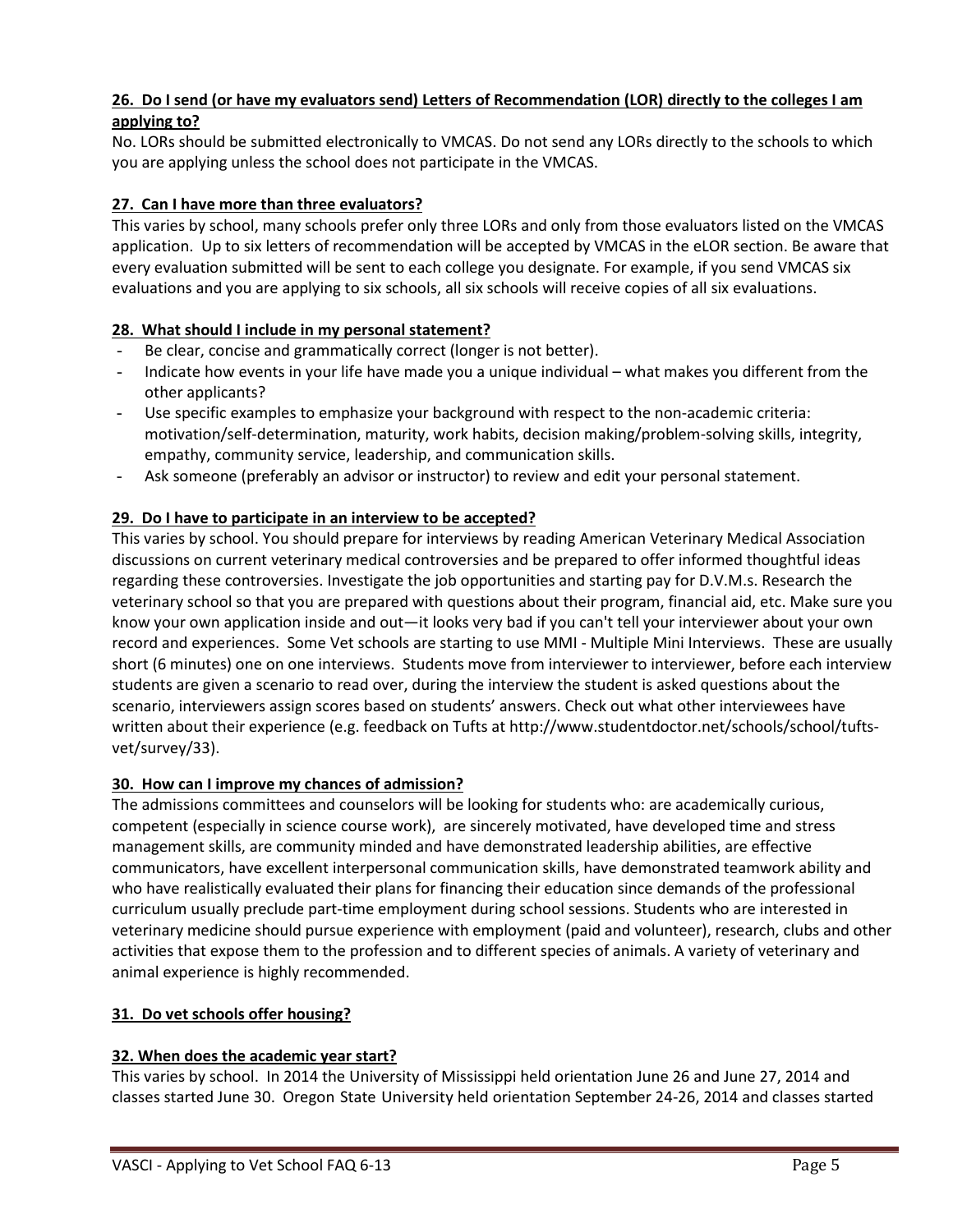September 29. Most schools started in August. You should be sure to check each school's academic calendar to be aware of start and holiday dates and breaks. A list for 2014 is attached to this document.

## **33. What is meant by residency and reserved seats?**

Enrollment in the colleges of veterinary medicine is limited. Most schools give priority consideration (a high percentage of their seats) to qualified applicants who are residents of the state where the school is located. Most schools also charge a lower tuition to residents. Some schools also contract seats with other states or participate in a contract program which can increase your odds of being accepted and paying a lower tuition. Two of the contract programs are WICHE and SREB and are described below.

You are a WICHE (Western Interstate Commission for Higher Education) applicant if you are a resident of Arizona, Hawaii, Montana, Nevada, New Mexico, North Dakota, Utah, or Wyoming AND if you have applied for and/or received notice from the certifying office in your state that you are a duly certified applicant for the Professional Student Exchange Program. For further information, contact your WICHE State Certifying Office whose contact information is listed at [http://www.wiche.edu/SEP/PSEP/cert-off.asp.](http://www.wiche.edu/SEP/PSEP/cert-off.asp) Additional information about WICHE's "cooperative admissions procedure" for veterinary medicine is located at <http://www.wiche.edu/sep/psep/vetmed.asp> .

States offering RCP programs for residents include: Alabama, Arkansas, Delaware, Georgia, Kentucky, Louisiana, Mississippi, South Carolina, Tennessee and West Virginia. The Regional Contract Program (RCP) http://home.sreb.org is a tuition-savings program offered by the Southern Regional Education Board (SREB) especially for students in the health professions. It enables qualified students to pursue a first-professional health degree at selected out-of-state institutions, yet pay in-state tuition and fees at public institutions, and reduced tuition at private institutions. SREB is the fiscal agent for the program and handles administrative duties for participating states.

#### **34. Can I change my residency after I have been admitted to a Vet School?**

This varies by school. Be sure to check the schools you are interested in carefully, if they do allow you to change your residency, you may be able to save a significant amount on the tuition you pay.

#### **35. Can Advanced Placement (AP) courses be used to fulfill prerequisites?**

Some AP courses can be used to fulfill prerequisites, depending on individual colleges' policies. The applicant's undergraduate institution must list the AP course as its equivalent course on its transcript indicating the number of credits granted. Please note that AP courses are not considered when calculating grade point averages. UMass course equivalencies and required AP test scores are listed at the following link: http://www.umass.edu/newstudent/academics/apcredit/

#### **36. How much does it cost to attend veterinary school?**

This varies by school. It is recommended that you check each school's tuition, fees and scholarship opportunities carefully and consider the cost of housing, transportation, etc. Most schools have different rates for residents or students from states that have contract agreements with the school. The VMCAS website has a good list of suggestions for loans and scholarship opportunities [http://www.aavmc.org/Students-Applicants](http://www.aavmc.org/Students-Applicants-and-Advisors/Funding-Education.aspx)[and-Advisors/Funding-Education.aspx](http://www.aavmc.org/Students-Applicants-and-Advisors/Funding-Education.aspx)

The two websites listed below provide good information. [https://docs.google.com/spreadsheet/pub?key=0AuDAmocjP-](https://docs.google.com/spreadsheet/pub?key=0AuDAmocjP-XddEZFZ096NkxsMkdKVmJsUHZ3MmRqUFE&output=html)[XddEZFZ096NkxsMkdKVmJsUHZ3MmRqUFE&output=html](https://docs.google.com/spreadsheet/pub?key=0AuDAmocjP-XddEZFZ096NkxsMkdKVmJsUHZ3MmRqUFE&output=html)

[http://www.vinfoundation.org/AppUtil/document/default.aspx?pid=0&catid=&objectid=21833&objecttypeid=1](http://www.vinfoundation.org/AppUtil/document/default.aspx?pid=0&catid=&objectid=21833&objecttypeid=10&redirectFromMiscDefault=1) [0&redirectFromMiscDefault=1](http://www.vinfoundation.org/AppUtil/document/default.aspx?pid=0&catid=&objectid=21833&objecttypeid=10&redirectFromMiscDefault=1)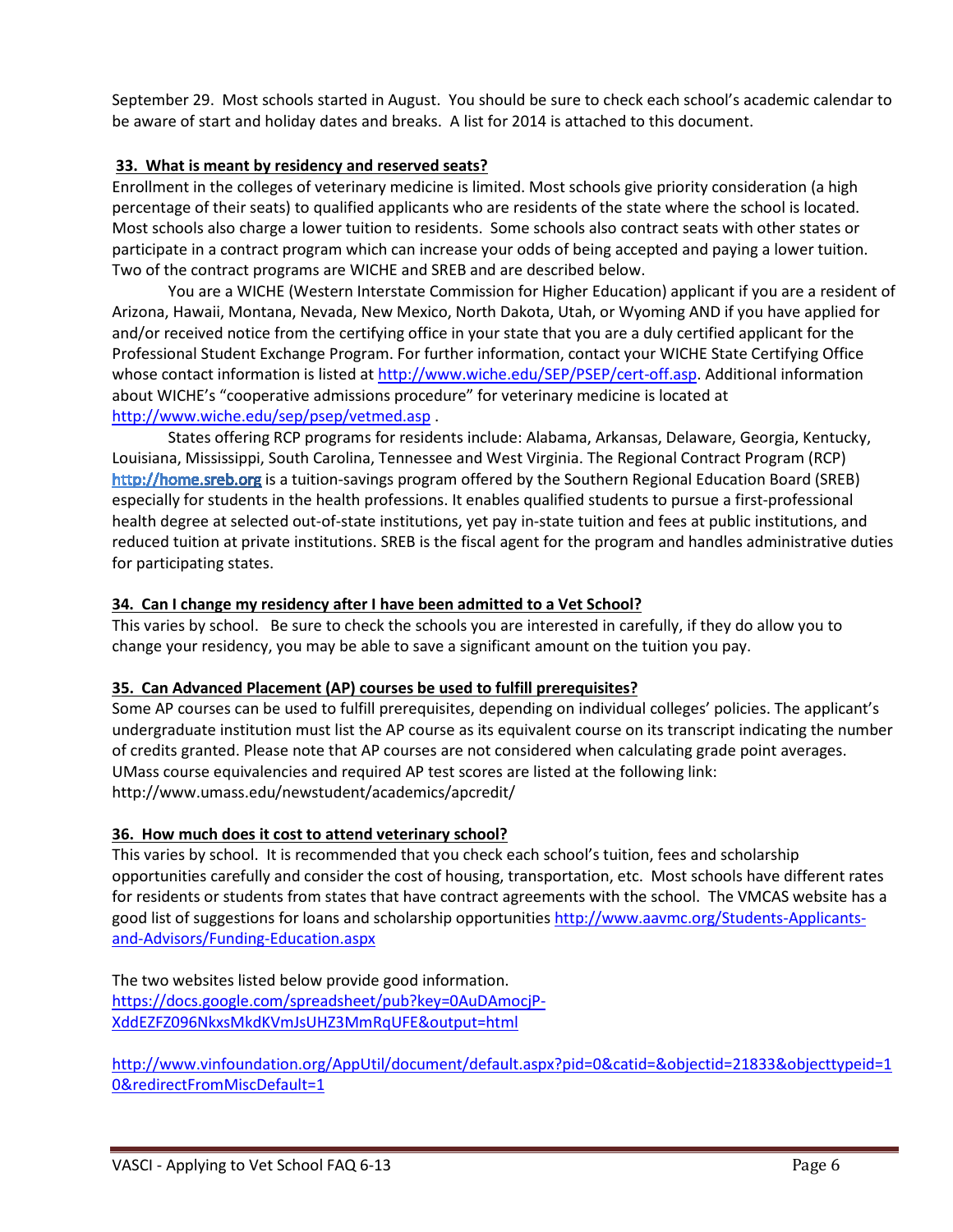# **37. [Should I apply for financial aid before I know if I have been accepted?](http://www.vetmed.wsu.edu/prospectivestudents/Faq.aspx)**

Yes, most schools expect this.

## **38. Is it advisable to work while in the Doctor of Veterinary Medicine program?**

It is recommended that you do not work while you are a student as veterinary programs have a very rigorous veterinary medicine curriculum.

#### **39. Can I reapply if I don't get accepted to vet school?**

Yes. If you are not successful with your application, it is recommended that you request an appointment for an evaluation of your application materials with an Admissions Office/Counselor.

#### **40. What if my name has changed?**

Notify VMCAS and the admissions offices at the colleges to which you are applying of all names under which documents (transcripts, GRE scores, letters of recommendation) may be received. Be sure to list all former names in the appropriate area of the application. If you are hyphenating your last name, make sure that is clear.

#### **41. [Do I need to submit a new application the next year I wish to apply?](http://www.vetmed.wsu.edu/prospectivestudents/Faq.aspx)**

Yes. Applications are not carried over from year to year, so if you are unsuccessful and wish to be reconsidered for admission in a different year, you must submit a completely new VMCAS application, supplemental application, as well as all new supporting materials (such as GRE scores, transcripts, evaluations, etc.).

#### **42. What is Problem-Based Learning?**

Problem-Based Learning (PBL) is an instructional modality in which small groups of students work through clinical, case-based "problems" with the aid of a faculty facilitator. The purpose of these exercises is to help students develop clinical reasoning and problem-solving skills, e.g. to "think like veterinary practitioners." You should consider whether this style of learning is appropriate for you and check the curriculum of each school you are interested in. Western University in Pomona, California is based on this model. Colorado State University offers an elective PBL in the Spring of Sophomore year.

#### **43. What are disadvantaged circumstances?**

Some schools offer special consideration to applicants who can claim economic, educational, or cultural/environmental disadvantage. Disadvantage can vary greatly among individuals. Consideration may be given based on the following. Economic factors include: a demonstrated history of low income of applicant and family unit prior to college entrance and pre-veterinary education; level of financial support provided by applicant to the family unit prior to and during pre-veterinary education; if applicant has a major financial responsibility to a household; and history of financial aid. Educational factors include: inadequate early education because of frequent change of schools during elementary and secondary education; unusual number of hours of employment or necessitated other time commitments for supporting self or family unit during high school and pre-veterinary education; lack of exposure to academic role models and of participation in sound educational programs. Cultural/environmental factors include: born to immigrant parents; reared in an ethnic minority culture; reared in a family with English as a second language; experienced cultural stress as a result of transition from a predominantly ethnic minority community to an academic environment; reared in an economically depressed area; reared by someone other than parents; reared in an environment lacking exposure to opportunities offered by higher education; reared in an environment of abuse such as alcohol, drugs, child abuse, and other physical abuse. Be sure to check with the schools you are interested in if you think you have been significantly disadvantaged.

#### Sources:

frequently asked questions and admissions requirements and information for all U.S. veterinary schools and selected schools outside the U.S. were used in compiling this document